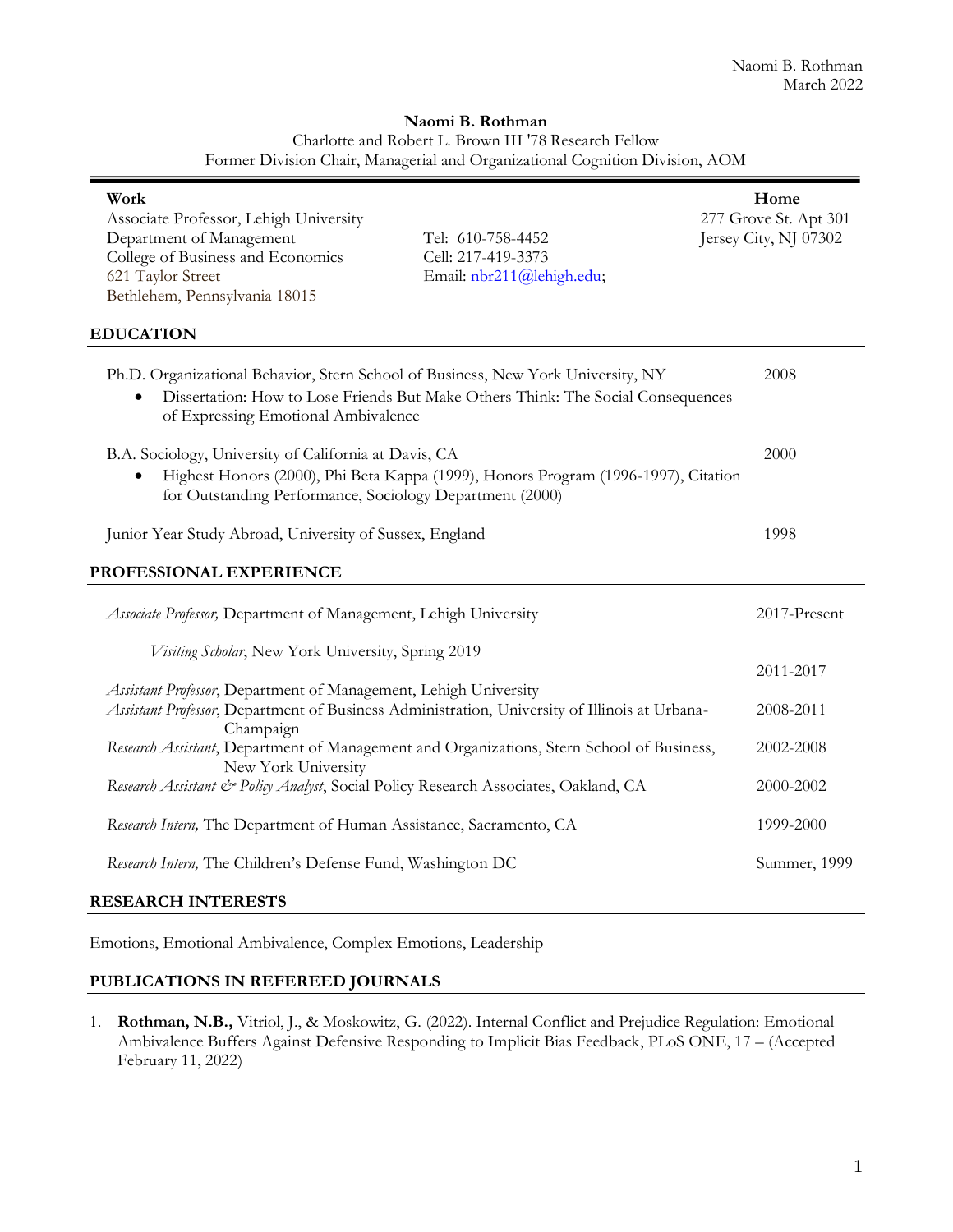- 2. Melwani, S. & **Rothman, N.B.** (2021). The Push-and-Pull of Frenemies: When and Why Ambivalent Relationships Lead to Helping and Harming, *Journal of Applied Psychology.* (Accepted June 14, 2020, Published Online September 2021)
- 3. **Rothman, N.B.** & Melwani, S. (2017). Feeling Mixed, Ambivalent, and In Flux: The Social Functions of Emotional Complexity for Leaders, *Academy of Management Review, Special Issue on Integrating Affect and Emotion in Management Theory*, 42, 259-282. (Accepted Feb 21, 2016; Published Online March 25, 2016)
- 4. **Rothman, N.B.**, Pratt, M.G., Rees, L. & Vogus, T.J. (2017). Understanding the Dual Nature of Ambivalence: Why and When Ambivalence Leads to Good and Bad Outcomes, *Academy of Management Annals*. 11, 33-72. (Accepted October 19, 2016)
- 5. Methot, J. R., Melwani, S., & **Rothman, N. B.** (2017). The Space Between Us: A Social-Functional Emotions View of Ambivalent and Indifferent Workplace Relationships, *Journal of Management*. 43, 1789-1819. (Accepted December 2, 2016).
	- Media: Entrepreneur.com 5/5/17
- 6. Belkin, L. & **Rothman, N.B.** (2017). Do I Trust You? Depends on What you Feel: Interpersonal Effects of Emotions on Initial Trust at Zero-Acquaintance, *Negotiation and Conflict Management Research,* 10, 3-27*. (*Accepted October 26, 2016)
- 7. **Rothman, N.B.** & Magee, J.C. (2016). Affective Expressions in Groups and Inferences about Members' Relational Well-Being: The Effects of Socially Engaging and Disengaging Emotions, *Cognition & Emotion, Special Issue on Emotions in Groups*, 30, 150-166. (Available online 16, March, 2015).
- *8.* **Rothman, N.B.**, & Northcraft, G. (2015). Unlocking Integrative Potential: Expressed Emotional Ambivalence and Negotiation Outcomes, *Organizational Behavior and Human Decision Processes, 126,* 65-76. (Available online 1, December, 2014).
- 9. Vogus, T., **Rothman, N.B.**, Sutcliffe, K., & Weick, K. (2014). The Affective Foundations of High Reliability Organizing. *Journal of Organizational Behavior*, *35,* 592-596.
- 10. Galinsky, A.D., Magee, J.C., Rus, D., **Rothman, N.B.**, and Todd, A.R. (2014). Accelerating with Steering: The Synergistic Benefits of Combining Power and Perspective-Taking, *Social Psychological and Personality Science, 5*, 627- 635.
	- Media: USA News 9/18/14; NY Magazine 9/18/14; Business News Daily 9/19/2014; Fast Company 9/30/2014; Omniagroup.com 11/10/14; International Association of Venue Managers (iavm.org) 9/17/2014
- *11.* Blader, S., & **Rothman, N.B.** (2014). Paving the Road to Preferential Treatment with Good Intentions: Empathy, Accountability and Fairness, *Journal of Experimental Social Psychology, 50*, 65-81. Available online 11 September, 2013.
- 12. Rees, L.\*, **Rothman, N.B.**, Lehavy, R., & Sanchez-Burks, J. (2013). The Ambivalent Mind Can Be a Wise Mind: Emotional Ambivalence Increases Judgment Accuracy, *Journal of Experimental Social Psychology*, 49, 360-367. (\* = Doctoral Student)
	- Media: Featured by Psychology Progress, available at: http://psychologyprogress.com/?p=11276.
- *13.* See, K.E, Morrison, E.W., **Rothman, N.B.**, & Soll, J.B. (2011). The Detrimental Effects of Power on Confidence, Advice Taking, and Accuracy, *Organizational Behavior and Human Decision Processes,* 116, 272-285.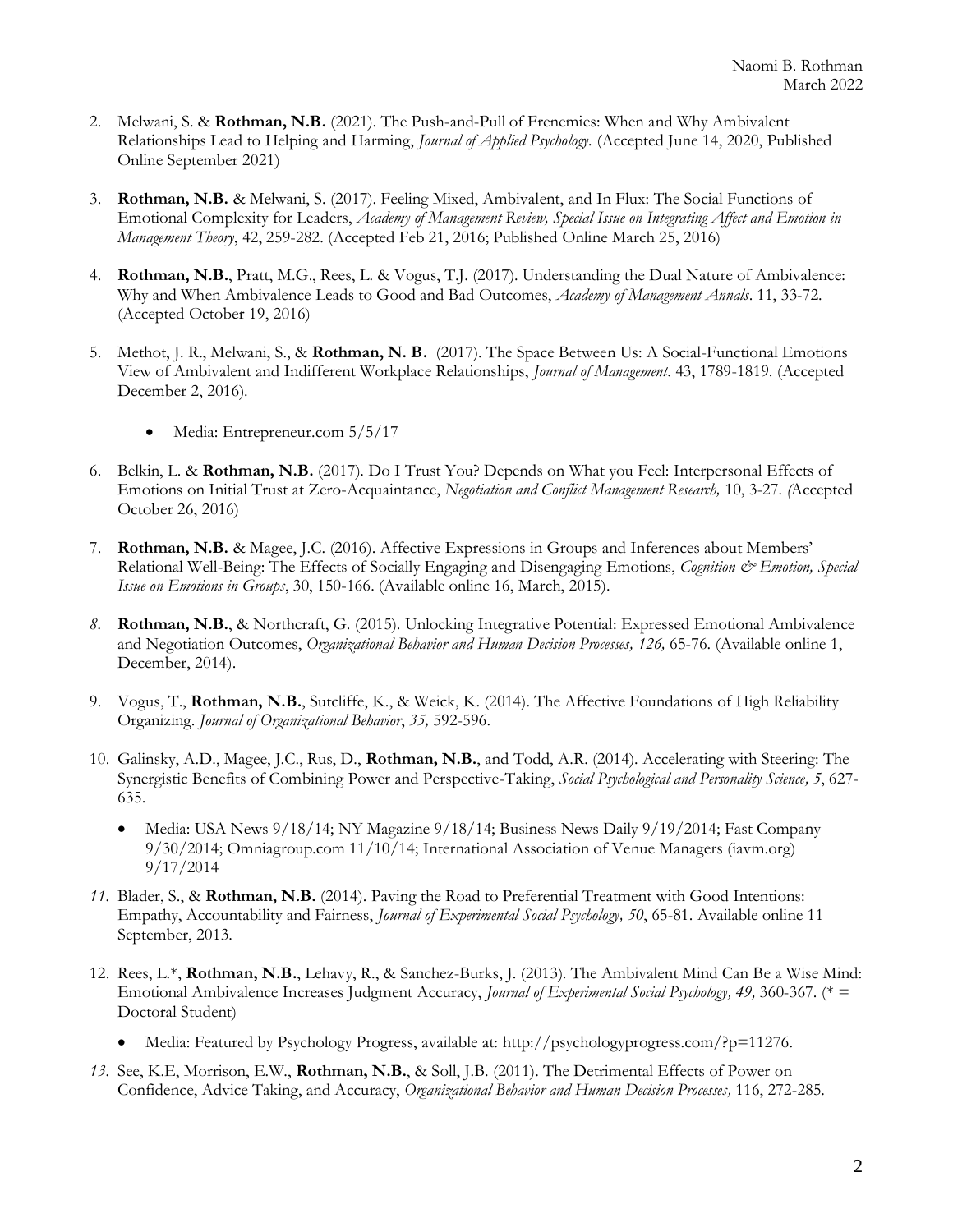- Media: Forbes Magazine 8/23/11; Wall Street Journal 9/19/11; ABC News 9/19/11; Fox News 9/20/11
- 14. **Rothman, N.B.** (2011). Steering Sheep: How Expressed Emotional Ambivalence Elicits Dominance in Interdependent Decision-Making Contexts, *Organizational Behavior and Human Decision Processes,* 116, 66-82.

#### **IN PRESS AND ACCEPTED PUBLICATIONS IN REFEREED JOURNALS**

1. Guarana, C., **Rothman, N.B.**, & Melwani, S. Leader Subjective Ambivalence: Enabling Team Task Performance via Information-Seeking Processes (Conditional Acceptance at Personnel Psychology).

#### **BOOK CHAPTERS, CONFERENCE PROCEEDINGS, AND OTHER PUBLICATIONS**

- 1. **Rothman, N.B.**, Barker Caza, B., Melwani, S. & Walsh, K. (2021, September 14). Embracing the Power of Ambivalence. Harvard Business Review. HBR.Org
- 2. **Rothman, N.B.**, & Pratt, M.G. (Forthcoming). Transforming Information Uncertainty into Employee Well-Being and Resilience: The Importance of Cultivating a Culture of Emotional Ambivalence. *Handbook of Uncertainty Management in Work Organizations.*
- 3. **Rothman, N.B.**, Mason, M.F., & Wiley, E. (2016). The Downside of Deliberation: Why Decision Makers Who Deliberate Lose Influence *Proceedings of the Seventy-Sixth Annual Meeting of the Academy of Management.*
- 4. Melwani, S. & **Rothman, N.B.** (2015, January 20). Love-Hate Relationships at Work Might Be Good for You. Harvard Business Review. HBR.Org.
	- Media: New York Magazine 2/16/15; New York Magazine, 1/28/16; The Today Show 2/2/16; bustle.com 2/8/15; bustle.com 2/5/16; Thepayscale.com 2/8/15; rewireme.com 6/14/16; Huffingtonpost 1/5/16; Moneytalking WNYC 8/5/15; dailymail.co.uk 2/6/15
- 5. Marsh, J. K. & **Rothman, N. B.** (2013). The Ambivalence of Expert Categorizers. In M. Knauff, M. Pauen, N. Sebanz, & I. Wachsmuth (Eds.), *Proceedings of the 35th Annual Conference of the Cognitive Science Society* (pp. 984-989). Austin, TX: Cognitive Science Society.
- 6. Wiesenfeld, B. M., **Rothman, N.B.**, Wheeler-Smith S.L., & Galinsky, A.D. (2011, July-August). Why Fair Bosses Fall Behind. Harvard Business Review, 26.
	- Reprinted in: USAirways Magazine (8/11), TodayOnline (Singapore; 7/13/11)
	- Media: Financial Times (Alphaville Blog, 7/21/11), FirefighterNation (11/22/11)
- 7. Peters, M.\*, **Rothman, N.B.**, & Northcraft, G.B. (2011). Beyond Valence: The Effects of Group Emotional Tone on Group Negotiation Behaviors and Outcomes. In E. Mannix, M. Neale, and J. Overbeck (Eds.), *Research on Managing Groups and Teams*: *Negotiation & Groups.* United Kingdom: Emerald. (\*= Doctoral Student)
- 8. Blader, S., Wiesenfeld, B., **Rothman, N.B.**, Wheeler-Smith, S., (2010). Social Emotions and Justice: How the Emotional Fabric of Groups Determines Justice Enactment and Reactions." In E. Mannix, M. Neale, and E. Mullen (Eds.), *Research on Managing Groups and Teams*: *Justice & Groups (pp.29-62)*. United Kingdom: Emerald.
- 9. See, K. E., **Rothman, N. B.**, & Soll, J. B. (2010). Powerful and unpersuaded: The implications of power for confidence, advice taking, and accuracy. In L. A. Toombs (Ed.), *Proceedings of the Seventieth Annual Meeting of the Academy of Management* (CD), ISSN 1543-8643.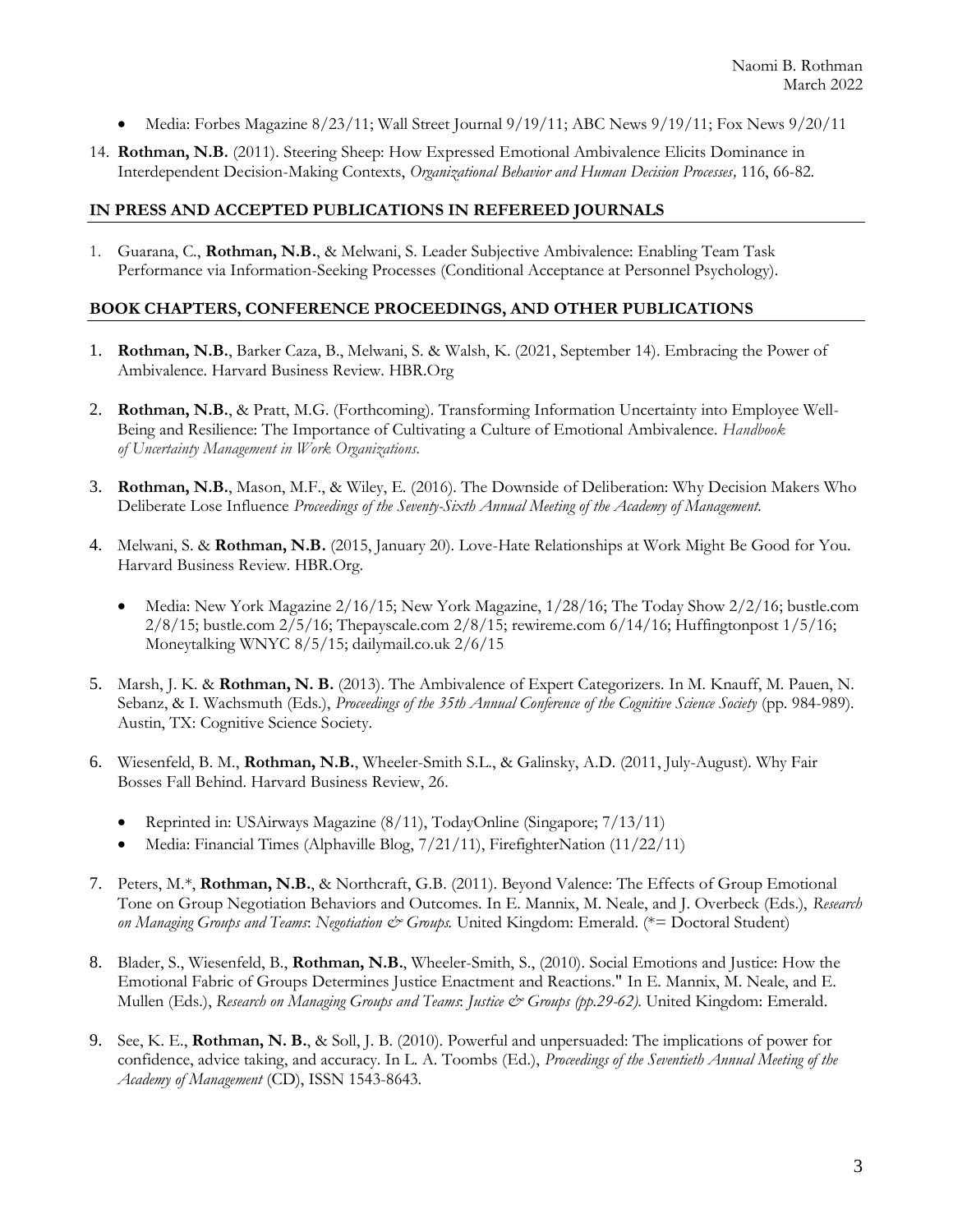- 10. Morrison, E.W. & **Rothman, N.B.** (2009). Silence and the Dynamics of Power. In J. Greenberg & M.S. Edwards (Eds.), *Voice and Silence in Organizations.* United Kingdom: Emerald.
- 11. **Rothman, N.B.** & Wiesenfeld, B.M. (2007). The Social Consequences of Expressing Emotional Ambivalence in Groups and Teams. In E. Mannix, M. Neale & C. Anderson (Eds.), *Research on Managing Groups and Teams: Affect & Groups*. Oxford: Elsevier, pp. 275 - 308.
- 12. Horowitz, S., Buchanan, S., Alexandris, M., Anteby, M., **Rothman, N.**, Syman, S. & Vural, L. (2005). The rise of the freelance class: The new constituency of workers building a social safety net. Report, Working Today, Brooklyn, NY, 2005.

#### **MANUSCRIPTS UNDER REVIEW**

- 2. Pauels, E., **Rothman, N.B.** & Schneider, I., The Double-Edged Sword of Ambivalent Leadership: Ambivalence Yields Tradeoffs Between Leader Effectiveness and Leader Emergence – (Under review)
- 3. Post, C., **Rothman, N.B.**, Price, M., & Cicon, J., Scrutiny Penalty for Ambivalent CEOs: How Emotion and Gender Interact to Shape Analyst and Investor Responses – (Submitted)

#### **WORKING PAPERS**

- **1.** Strassman, J., **Rothman, N.B**., Harrison, D & Bartel, C. Making Sense of Being Mixed: Work-Related Effects of Attitudinal and Emotional Ambivalence – Manuscript in preparation for submission Winter 2022
- **2.** Melwani, S., Tedder-King, A., & **Rothman, N.B.** Cupcakes and Conference Calls: A Model of Positive Adaptation for Working Mothers – Manuscript in preparation for submission Winter 2022
- **3. Rothman, N.B.,** Melwani, S., Caza, B., Walsh, K. Reyt, J.N. & Strassman, J. The Relational Contexts that Harness the Benefits of Expressed Emotional Ambivalence on Interpersonal Engagement – Working Paper, Data Collection in Progress
- **4. Rothman, N.B.,** Sanchez-Burks, J., & Reyt, J.N. When and Why Emotional Ambivalence is Beneficial (And Harmful) in Women Leaders – Working Paper, Data Collection in Progress
- **5. Rothman, N.B.**, Smith-Crowe, K., Kouchaki, M., Melwani, S., & Sankaran, K. Ambivalence as a Malleable Moral Compass?: Emotional Ambivalence can Decrease or Increase Morality Depending on the Situation – Working Paper
- **6.** Schneider, I., Leung, A., & **Rothman, N.B.** Reversing the Bias Against Ambivalent People Working Paper
- **7. Rothman, N.B.**, Mason, M.F., & Wiley, E. The Downside of Deliberation: Why Decision Makers Who Deliberate Lose Influence - Working Paper
- **8.** Marsh, J.K., & **Rothman, N.B.** Giving Experts the Benefit of the Doubt?: Reactions to Ambivalent and Uncertain Experts – Working Paper

#### **RESEARCH IN PROGRESS**

1. **Rothman, N.B.,** Morrison, E.W. & Melwani, S., Moore, O. & Sherf E.N. When and Why Leader Ambivalence Invites Voice and Taking Charge in Followers – Data collection & analysis in progress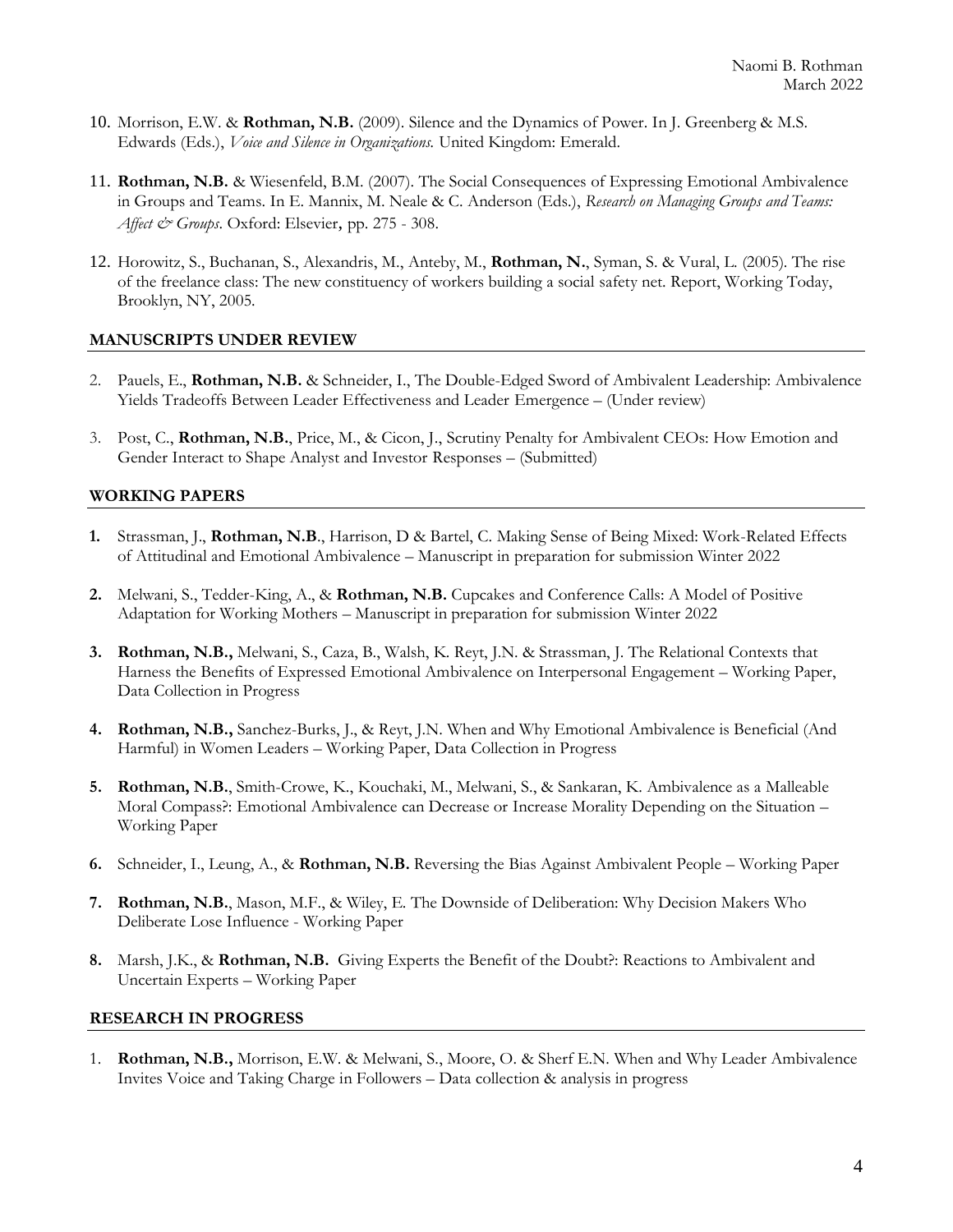2. Keller, J., Leung, A. & **Rothman, N.B.,** Emotionally Ambivalent Cultural Norms and Well-Being During a Pandemic -- Data Collection in Progress

## **FELLOWSHIPS, HONORS & AWARDS**

| <b>Research Related</b> |                                                                                                                                                                                                                       |
|-------------------------|-----------------------------------------------------------------------------------------------------------------------------------------------------------------------------------------------------------------------|
| 2021                    | Lehigh University, Collaborative Research Opportunity (CORE) Grant, \$59,538 with Gordon<br>Moskowitz and Joseph Vitriol                                                                                              |
| 2017                    | Society for Personality and Social Psychology, Small Research Grant, \$1500 (nationally<br>competitive peer-reviewed grant) (PI: Joseph A. Vitriol; Co-PIs: Gordon Moskowitz, Michael<br>Gill, Naomi B. Rothman)      |
|                         | Project: The First Step is to Admit There's a Problem: Identifying Factors that Reduce<br>Defensive Dismissal of Implicit Racial Bias Feedback                                                                        |
| $2017\,$                | Society for Psychological Study of Social Issues, Research Grant-in-Aid, \$2,000 (nationally<br>competitive peer-reviewed Grant) (PI: Joseph A. Vitriol; Co-PIs: Gordon Moskowitz, Michael<br>Gill, Naomi B. Rothman) |
|                         | Project: The First Step is to Admit There's a Problem: Identifying Factors that Reduce<br>Defensive Dismissal of Implicit Racial Bias Feedback                                                                        |
| 2017                    | Carl & Ingeborg Beidleman Research Award in Business & Economics                                                                                                                                                      |
| 2016-2021               | Charlotte and Robert L. Brown III '78 Endowed Summer Research Fellowship                                                                                                                                              |
| 2015-2018               | CBE Research Summer Support Grant, Lehigh University (\$10,000)                                                                                                                                                       |
| 2014                    | Eugene Mercy, Jr. President and Provost's Fund for Faculty Development                                                                                                                                                |
| 2013, 2014              | CBE Research Summer Support Grant, Lehigh University (\$7,500)                                                                                                                                                        |
| 2014                    | Co-Chair, Showcase Symposium, Academy of Management                                                                                                                                                                   |
| 2010                    | Best Theoretical or Empirical Paper, Conflict Management Division, Academy of Management<br>(with Kelly See, Elizabeth Morrison, and Jack Soll)                                                                       |
| 2007                    | Student Conference Travel Grant to INSEAD, France.<br>Conference: Emotional Capabilities in Organizations: The Influence of Context & Culture                                                                         |
| 2007                    | Dissertation Research Funding, Stern School of Business (\$3000)                                                                                                                                                      |
| 2006-2007               | Marcus Nadler Fellowship, Stern School of Business                                                                                                                                                                    |
| 2006                    | Organizational Behavior Doctoral Consortium, Academy of Management                                                                                                                                                    |
| 2006                    | Chair, Showcase Symposium, Academy of Management                                                                                                                                                                      |
| 2002-2006               | Doctoral Fellowship, New York University, Stern School of Business                                                                                                                                                    |
| 2005                    | Student Author Award, Careers Division, Academy of Management                                                                                                                                                         |
| <b>Teaching Related</b> |                                                                                                                                                                                                                       |
| 2017                    | 40 Best Undergraduate Business School Professors Under 40, Poets & Quants                                                                                                                                             |
| 2013                    | Recognition for commitment to Universal Design for Learning (UDL), Academic Support<br>Services for Students with Disabilities Peer Mentors Program, Lehigh University                                                |
| 2008, 2009              | List of Teachers Ranked as Excellent by their Students, University of Illinois                                                                                                                                        |
| 2006                    | Student Teaching Award, Stern School of Business (\$3,000)                                                                                                                                                            |
| <b>Service Related</b>  |                                                                                                                                                                                                                       |
| 2009, 2010<br>2005      | Outstanding Reviewer, OB Division, Academy of Management<br>Best Reviewer Award, Careers Division, Academy of Management                                                                                              |
|                         |                                                                                                                                                                                                                       |

#### **INVITED PRESENTATIONS**

• Center for Positive Organization, University of Michigan, Ann-Arbor, Consortium Webinar, "Harnessing the Power of Emotional Ambivalence" (October 27, 2021)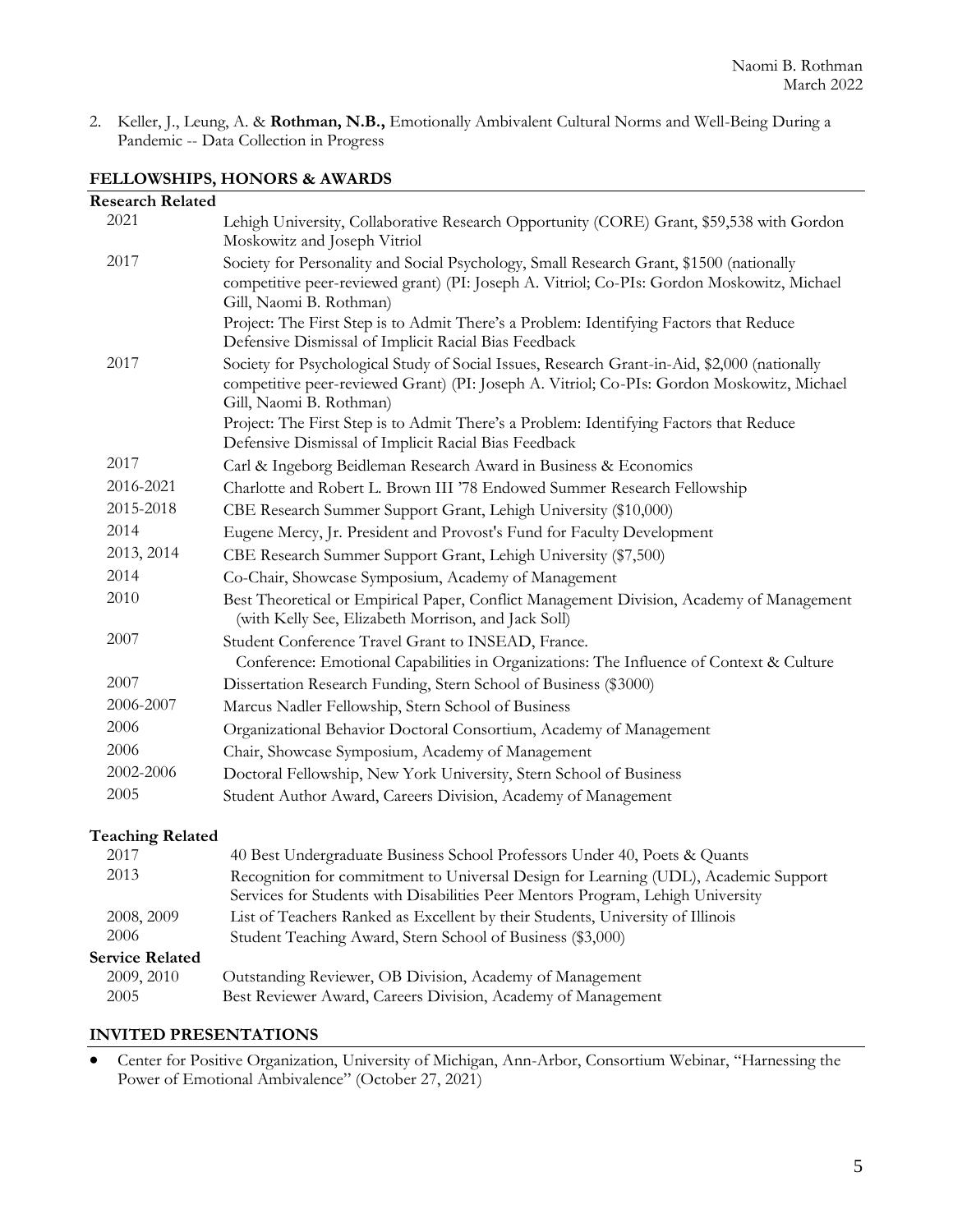- Positive Organizational Scholarship Research Conference, University of Michigan, Ann-Arbor, "Harnessing the Power of Emotional Ambivalence" (June, 23, 2021)
- Operations Black Network, "Using Emotions to Reduce Defensiveness in Decision Making", Goldman Sachs, (June 25, 2020)
- Distances in Organizations, New York University, Invited Discussant (May 2019; May 2020)
- INSEAD, OB Department Seminar Series (May, 2019)
- Association for Psychological Science (APS) 31st Annual Convention, Invited Symposium Speaker (May, 2019)
- Creating Uncertainty: An International Conference, Ascona, Switzerland (July 2018)
- Boston University, OB Department Seminar Series (April, 2016)
- University of Maryland, Lab Group of Professor Rellie Derfler-Rozin (September, 2014)
- 18<sup>th</sup> Wharton Junior OB Conference, The Wharton School, University of Pennsylvania (November, 2012)
- Lehigh University, Department of Psychology, Brownbag (March, 2012)
- Annual Meeting of the Cohort of Researchers on Emotions at Work (CREW) (May, 2011)
- University of Illinois, Soc-Pers-Org Psychology Division Speaker Series (April, 2011)
- Lehigh University, Management Department (October, 2010)
- University of Illinois, Organizational Behavior Group (December, 2007)
- INSEAD, France, Emotional Capabilities in Organizations: The Influence of Context & Culture Conference (co-sponsored by U. of Michigan) (May, 2007)
- University of Illinois, Organizational Behavior Speaker Series (March 2007)
- Columbia & New York University Student Conference (March 2007)
- May Meaning Meeting, Washington University (May 2005)
- OB & Psychology Group, New York University (March 2004)

#### **REFEREED CONFERENCE/SYMPOSIA PRESENTATIONS**

May 2021 Association for Psychological Science (APS) Virtual Convention Flash Talk: Internal Conflict and Bias Awareness: Emotional Ambivalence Buffers Against Defensive Responding to Implicit Racial Bias Feedback

August 2020 Academy of Management, Annual Meeting, Virtual

Symposium: Using Duality to See More Broadly: Why Ambivalence and Paradox Can Benefit **Organizations** 

 Paper: "Stuck In Between or Rising Above? Cumulative Evidence about Attitudinal and Emotional Ambivalence at Work (with Caroline Bartel & David Harrison)

January 2020 Israel Organizational Behavior Conference, Tel Aviv, Israel

 "Which Way the Wind Blows: Differing Effects of Emotional Ambivalence on Morality" (with Kristin Smith-Crowe, Maryam Kouchaki, Shimul Melwani & Krithiga Sankaran)

• Nominated for Best Paper Award

#### August, 2019 Academy of Management, Annual Meeting, Boston, MA

Symposium: Theoretical and Empirical Insights into Ethical Decision Making: The Role of the Social Context.

Paper: "Is Emotional Ambivalence a Malleable Moral Compass?" (with Kristin Smith-Crowe & Krithiga Sankaran)

#### June, 2019 Behavioral Science and Policy Association, New York, NY "Internal Conflict and Prejudice Regulation: Emotional Ambivalence Buffers Against Defensive Responding" (with Joseph Vitriol)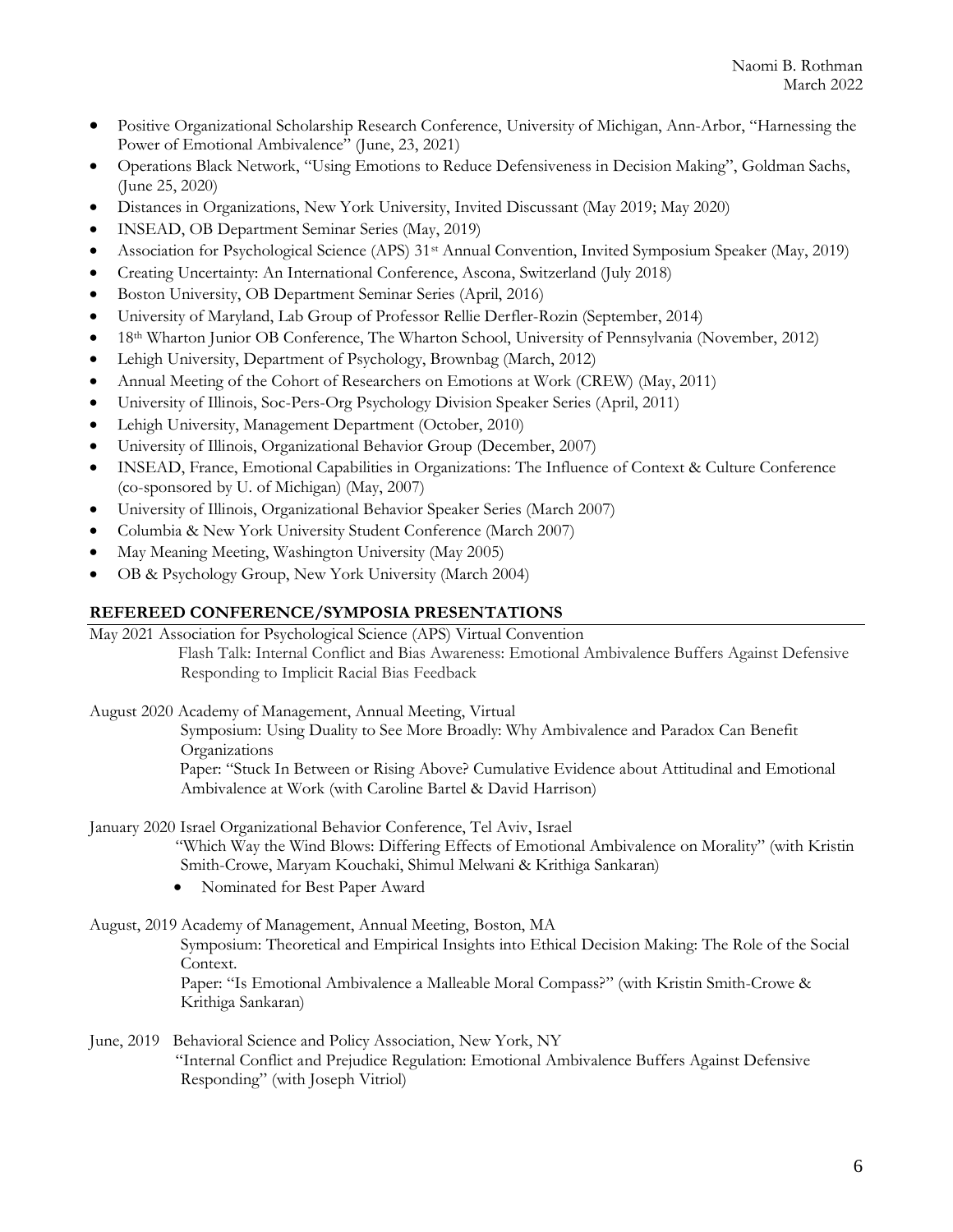February, 2019 SPSP Annual Convention, Portland, OR Symposium: Upsides of Ambivalence: Emerging Research on Benefits of Mixed Feelings Paper: Conflicted but Aware: Emotional Ambivalence Buffers Defensive Responding to Implicit Bias Feedback (with Joseph Vitriol)

- August, 2018 Academy of Management, Annual Meeting, Chicago, IL Paper: Conflicted but Aware: Emotional Ambivalence Buffers Defensive Responding to Implicit Bias Feedback (with Joseph Vitriol)
- July 2018 International Association of Conflict Management, Philadelphia, PA Paper: Conflicted but Aware: Emotional Ambivalence Buffers Defensive Responding to Implicit Bias Feedback (with Joseph Vitriol)
- August 2017 Academy of Management, Annual Meeting, Atlanta, GA Symposium: Navigating Close Relationships at Work: Challenges of Connecting in a Boundaryless World Paper: Friend and Enemies: The Work-Related Outcomes of Ambivalent Relationships (with Shimul Melwani)
- August 2017 Academy of Management, Annual Meeting, Atlanta, GA Symposium: Consequences of Emotional Displays: Customer Emotion, Distress at Work, Culture, and Trust Paper: When Expressing Emotional Ambivalence Leads to Trust: The Effects of Being Unpredictable but Deliberative (with Liuba Belkin)
- August 2016 Academy of Management, Annual Meeting, Anaheim, CA Paper: The Downside of Deliberation: Why Decision Makers Who Deliberate Lose Influence (with Elizabeth Wiley & Malia Mason, Presented by Elizabeth Wiley)
- August 2016 Academy of Management, Annual Meeting, Anaheim, CA Paper: Emotional Displays and Partner Trust in Negotiations: The Role of Benevolence & Unpredictability (Presented by Liuba Belkin)
- June 2016 International Association of Conflict Management, New York, NY Paper: Emotional Displays, Trustworthiness and Trust in Negotiations: The Stereotype Content Model Approach (Presented by Liuba Belkin)
- August 2015 Academy of Management, Annual Meeting, Vancouver, BC Symposium: How Emotions Shape Team Functioning: Implications for Conformity, Compensation, and Conflict Paper: The Functions of Shame and Vicarious Shame in Group Contexts (with Shimul Melwani)
- August 2015 Academy of Management, Annual Meeting, Vancouver, BC Symposium: Interpersonal Influences of Emotions in the Workplace: New Directions in Theory and Research Paper: Benefiting from Complexity: The Social Function of Emotional Complexity for Leaders (with Shimul Melwani)
- August 2014 Academy of Management, Annual Meeting, Philadelphia, PA Showcase Symposium: Experiences and Outcomes of Ambivalence in Interpersonal Workplace Relationships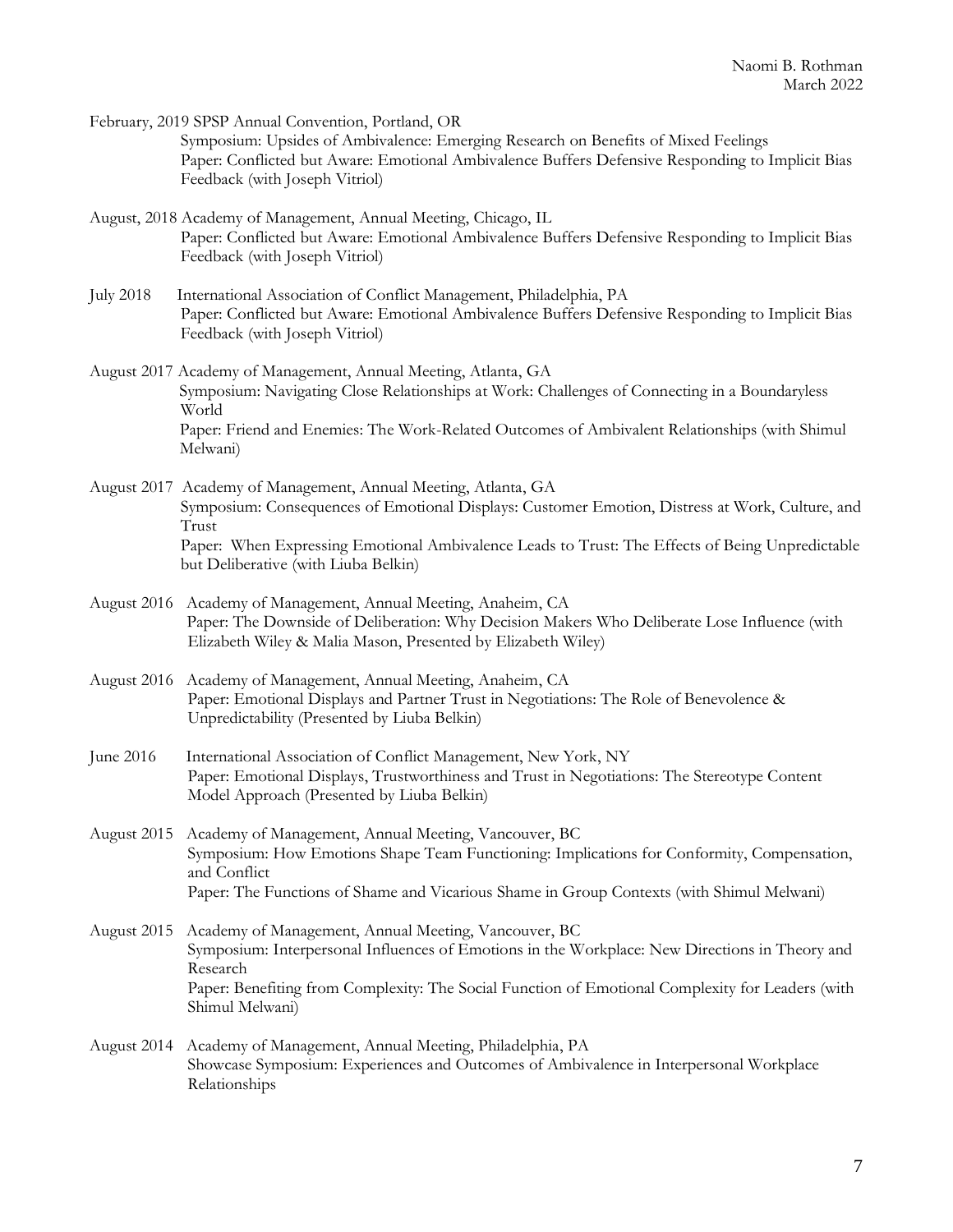Paper: The Emotional, Cognitive and Behavioral Outcomes of Ambivalent Relationships (Presented by Shimul Melwani)

- August 2014 Academy of Management, Annual Meeting, Philadelphia, PA To Trust or Not To Trust: Effects of Emotional Displays on Trust in Distributive Negotiations (Presented by Liuba Belkin)
- August 2014 Academy of Management, Annual Meeting, Philadelphia, PA Symposium: Emotions as Information: Relying on Emotions to Enhance Judgment and Performance Paper: Unlocking Integrative Potential: Emotional Ambivalence and Negotiation Outcomes (with Gregory Northcraft)
- August 2013 Academy of Management, Annual Meeting, Orlando, FL Symposium: Feeling Bad, Mad and Bored: The Influence of Negative discrete Emotions on Performance Paper: When Ambivalence Fails: Negative Perceptions of Ambivalent Experts (with J.K. Marsh)
- August 2013 35th Annual Conference of the Cognitive Science Society, Berlin, Germany. The ambivalence of expert categorizers (Presented by J.K. Marsh)
- August 2012 Academy of Management, Annual Meeting, Boston, MA Affective Expressions and Inferences of Social Attraction: The Effects of Socially Engaging and Disengaging Emotions (with Joe C. Magee)
- August 2012 Academy of Management, Annual Meeting, Boston, MA Symposium: Emotional Expression & Suppression at Work: Theoretical considerations and new empirical evidence Paper: Can Emotional Ambivalence Unlock Integrative Potential?: The Effects of Expressed Emotional Ambivalence on Integrative Behavior by Fellow Negotiators
- August 2012 Academy of Management, Annual Meeting, Boston, MA But I don't even know you: Experiencing work meaningfulness from unmet beneficiaries (Presented by Teresa Cardador, with Gregory Northcraft, & Rohini Jalan)
- January 2012 Society for Personality and Social Psychology, 13<sup>th</sup> Annual Meeting Symposium: The Emergence of Wise Crowds and Individuals: Social Psychological and Group and Individual Processes of the Wisdom-of-Crowds Effect Paper: "The Emotionally Wise Crowd: Affective Dispersion, Wisdom-of-Crowds, and Forecasting Accuracy" (presented by Laura Rees\*, with Reuven Lehavy, & Jeffrey Sanchez-Burks
- February 2011Society for Personality and Social Psychology, 12<sup>th</sup> Annual Meeting The Emotionally Wise Market: The Influence of Affective Dispersion on Group & Individual Performance on a Judgment Task, poster presentation (presented by Laura Rees\*, with Reuven Lehavy, & Jeffrey Sanchez-Burkes)
- August 2010 International Society for Justice Research, 13th Annual biennial conference. "He's Got the Power. But Not the Status: Observers' Perceptions of Procedurally Unfair Leaders" (presented by Sara Wheeler-Smith & Batia Wiesenfeld)
- August 2010Academy of Management, Annual Meeting, Montreal Powerful and Unpersuaded: The Implications of Power for Confidence, Advice Taking, and Accuracy (Presented by Kelly See, with Elizabeth Morrison & Jack Soll)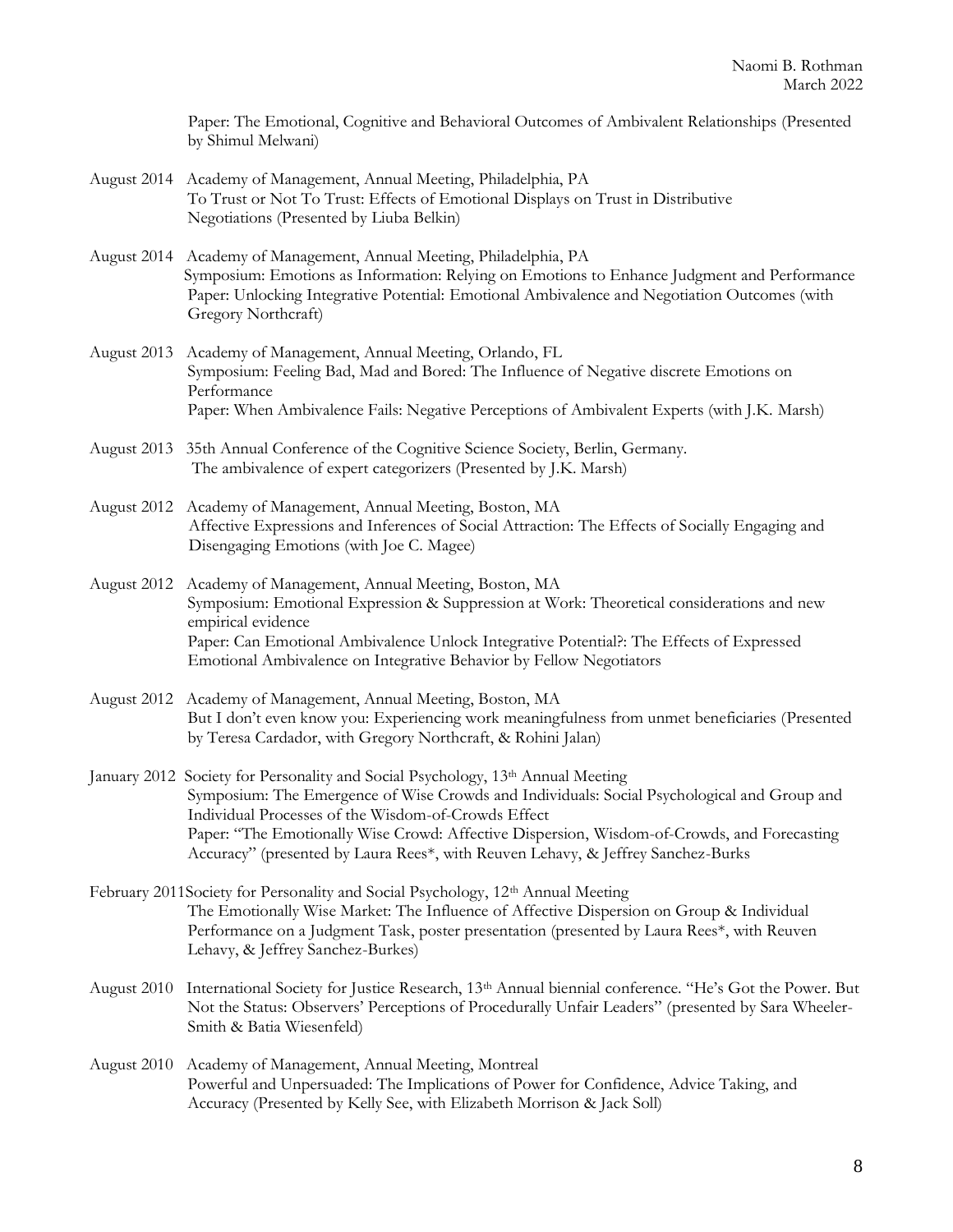|             | August 2010 Academy of Management, Annual Meeting, Montreal<br>Symposium: Disentangling the Concepts of Power & Status: The Antecedents & Consequences of<br>Being High and Feeling Low<br>Paper: Gaining Status but Losing Power: Third Party Reactions to Procedural Justice (with Sara<br>Wheeler-Smith & Batia Wiesenfeld)                            |
|-------------|-----------------------------------------------------------------------------------------------------------------------------------------------------------------------------------------------------------------------------------------------------------------------------------------------------------------------------------------------------------|
| August 2010 | Academy of Management, Annual Meeting, Montreal<br>Symposium Participant: Wisdom through Emotions: Multi-Cultural, Multi-level Analyses of How<br>Emotions Can Make Us Wiser<br>Paper: Using Ambivalence to Unlock Integrative Potential: Does Mimicry of a Counterpart's<br>Emotional Ambivalence Lead to Greater Openness & Flexibility in Negotiation? |
| August 2009 | Academy of Management, Annual Meeting, Chicago, IL<br>Symposium: Social Consequences of Expressing Complex Emotions in the Workplace<br>Paper: The Social Consequences of Emotional Expressions in Social Interactions: The Dis-Inhibiting<br>Role of Expressing Emotional Ambivalence                                                                    |
|             | August 2009 Academy of Management, Annual Meeting, Chicago, IL<br>Paper: Gaining Status but Losing Power: Third Party Reactions to Procedural Justice (Co-Presenter<br>with Sara Wheeler-Smith* & Batia Wiesenfeld)                                                                                                                                       |
| August 2007 | Academy of Management, Annual Meeting, Philadelphia, pA<br>Showcase Symposium: The Role of Emotion in Individual Decision-Making.<br>Paper: Ambivalent Emotions and Decision Making Processes and Outcomes (with Batia Wiesenfeld<br>and Steven Blader)                                                                                                   |
| August 2006 | Academy of Management, Annual Meeting, Atlanta, GA<br>Showcase Symposium: Discrete Emotions and their Co-Occurrence in the Workplace.<br>Paper: Effects of Emotional Ambivalence on Decision Avoidance Among Independent Contractors.                                                                                                                     |
| May 2006    | 10th Annual Conference on Research on Managing Groups & Teams, Stanford University, Palo Alto<br>Paper: The Experience and Expression of Emotional Ambivalence: Relational Costs and Decision<br>Making Benefits in Groups (with Batia Wiesenfeld):                                                                                                       |
| August 2005 | Academy of Management, Annual Meeting, Honolulu, HI<br>Paper: Complex Occupational Identities: Integrating Multiple Occupational Identities.                                                                                                                                                                                                              |
|             | August 2005 Academy of Management, Annual Meeting, Honolulu, HI<br>Paper: Complex Occupational Identities: Choosing to Combine Jobs, Careers & Callings (with Michel<br>Anteby)                                                                                                                                                                           |
|             | August 2005 Academy of Management, Annual Meeting, Honolulu, HI<br>Paper: Facilitating Community Engagement: The Role of Organizational "Voice" Practices (Co-<br>Presenter with Frances Milliken)                                                                                                                                                        |
|             | August 2003 Academy of Management, Annual Meeting, Seattle, WA<br>Paper: Work-Life Spillover: How Organizational Practices Relating to 'Voice' Affect Employees in<br>their Non-Work Lives (Co-Presenter with Frances Milliken)                                                                                                                           |

# **CHAIRED OR FACILITATED SYMPOSIA AND WORKSHOPS**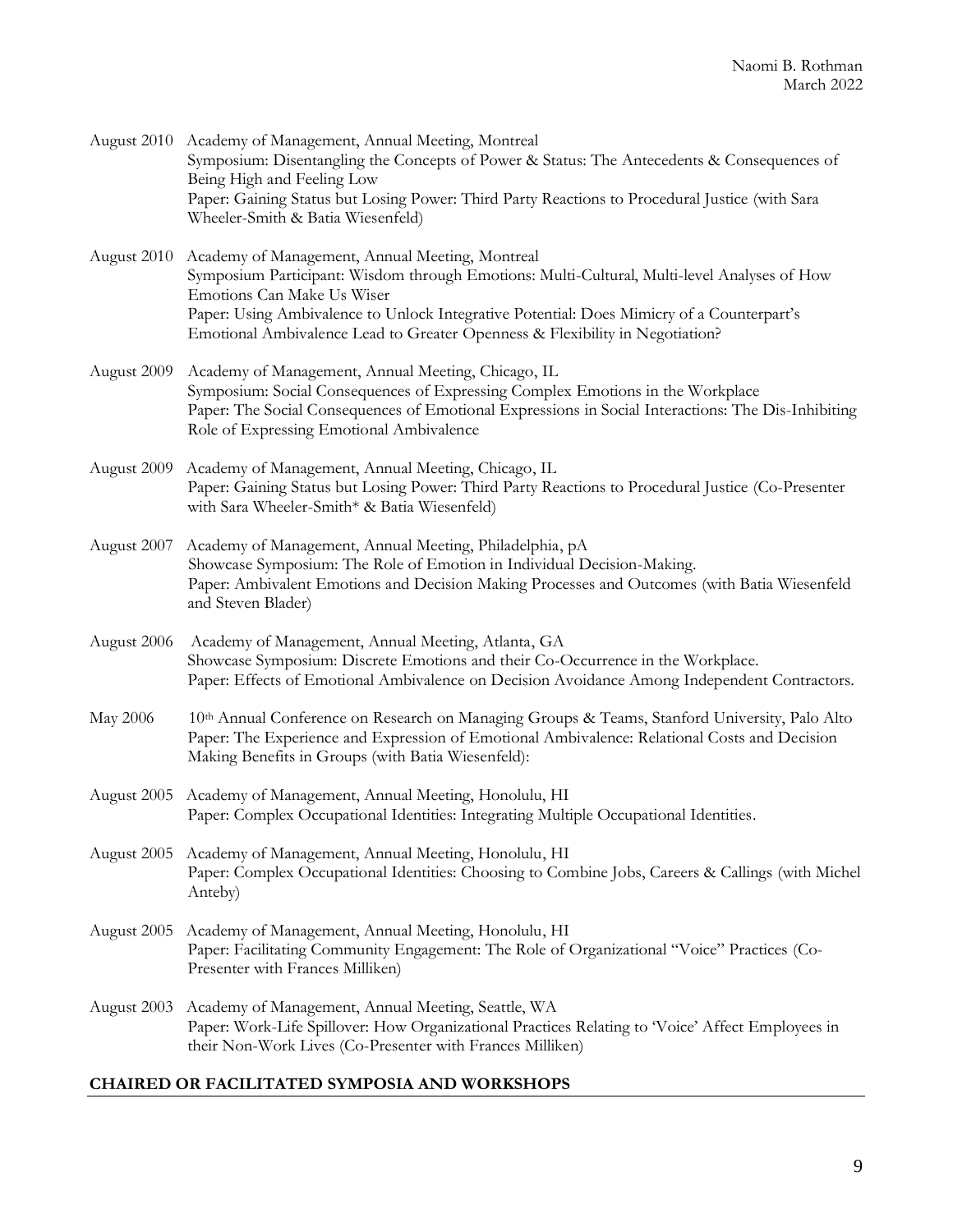| August 2020 Academy of Management, Annual Meeting, Virtual                                  |
|---------------------------------------------------------------------------------------------|
| Symposium Chair "Using Duality to See More Broadly: Why Ambivalence and Paradox Can Benefit |
| Organizations". (Sponsors: Conflict Management & OB)                                        |

August 2020 Academy of Management, Annual Meeting, Virtual Professional Development Workshop Co-Organizer (with Melissa Cooper, and Hak-Yoon Kim) Researching Ambivalence: Broadening our Sight by Accounting for Complexity in Human Experience and Interaction (Sponsors: OB & OMT)

August 2018 Academy of Management, Annual Meeting, Chicago, IL Professional Development Workshop Speaker: Junior Faculty Consortium PDW (Sponsor: Conflict Management); "Being successful despite demands, distractions, and difficult situations"

August 2018 Academy of Management, Annual Meeting, Chicago, IL Professional Development Workshop Facilitator: OB Research Incubator (Sponsor: OB)

August 2018 Academy of Management, Annual Meeting, Chicago, IL Professional Development Workshop Facilitator: Benefits and Challenges of Studying Discrete Emotions: Emotional Ambivalence Table (Sponsors: OB, MOC)

August 2018 Academy of Management, Annual Meeting, Chicago, IL Professional Development Workshop/Social Event Facilitator: MOC Connecting: Sharing Expertise on MOC Hot Topics: Emotions Table

August 2016 Academy of Management, Annual Meeting, Anaheim, CA Professional Development Workshop Facilitator: A Stress Management Workshop for Junior Faculty

August 2014 Academy of Management, Annual Meeting, Philadelphia, PA Showcase Symposium Co-Chair (with Jessica Methot): Experiences and Outcomes of Ambivalence in Interpersonal Workplace Relationships

August 2010Academy of Management, Annual Meeting, Montreal Symposium Co-Chair (with Brianna Barker-Caza): Disentangling the Concepts of Power & Status: The Antecedents & Consequences of Being High and Feeling Low

August 2009 Academy of Management, Annual Meeting, Chicago, IL Symposium Co-Chair (with Lu Wang): Social Consequences of Expressing Complex Emotions in the Workplace

August 2006 Academy of Management, Annual Meeting, Atlanta, GA Showcase Symposium Chair: Discrete Emotions and their Co-Occurrence in the Workplace.

August 2006 Academy of Management, Annual Meeting, Atlanta, GA Professional Development Workshop Co-Chair (with Jane Dutton; Mary Anne Glynn; Karen Golden-Biddle; Kathleen Sutcliffe; Marlys Christianson; Daniel Gruber & Modupe Akinola): Learning about Resilience: Research, Teaching And Professional Aspiration.

#### **TEACHING EXPERIENCE**

#### **Undergraduate Teaching:**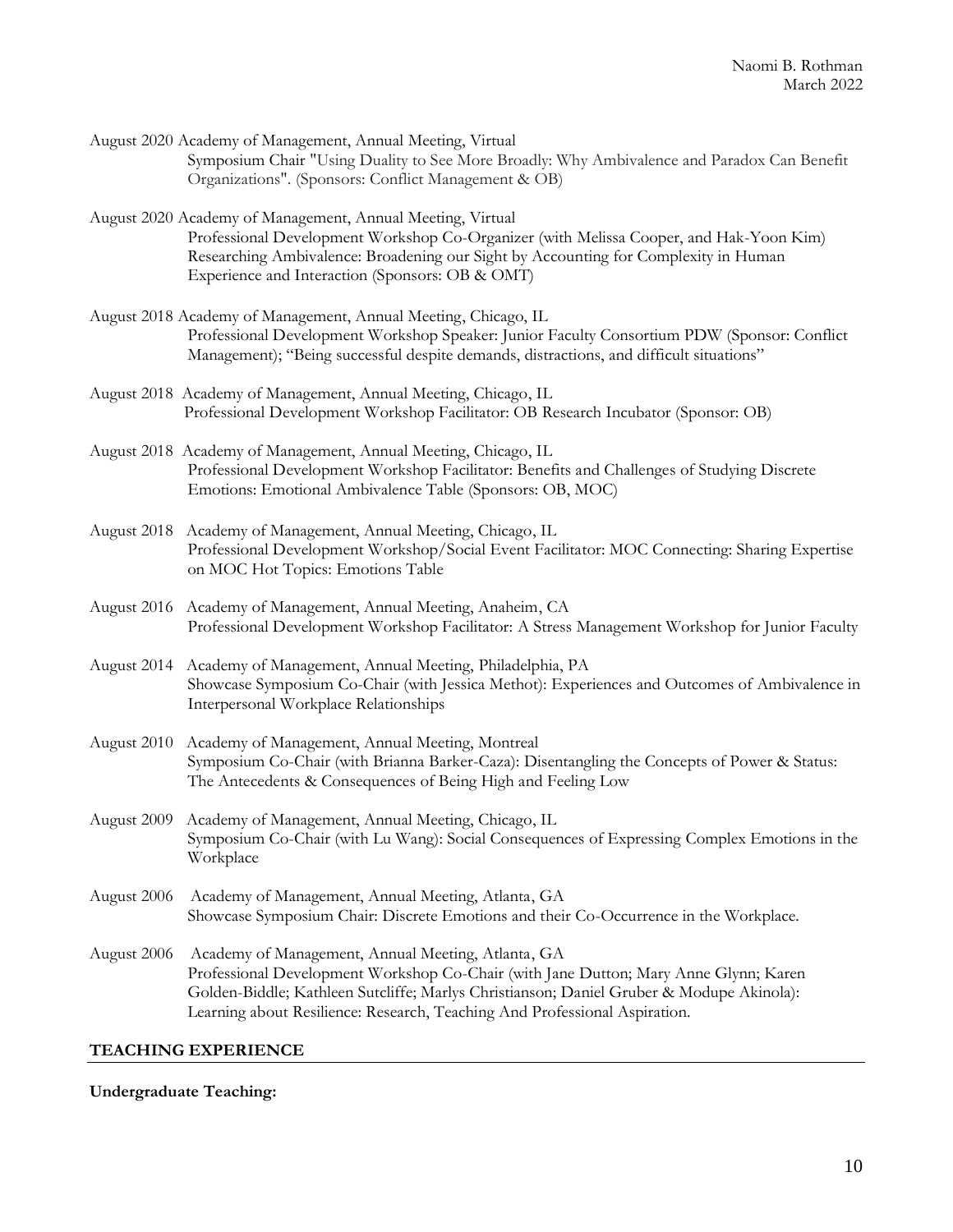| Fall 2020; Spring 2021; Fall 2021        |
|------------------------------------------|
| Spring 2020; Spring & Fall 2019; Spring  |
| & Fall 2018; Spring & Fall 2016; Fall    |
| 2015; Spring & Fall 2014; Spring & Fall  |
| 2013; Spring & Fall 2012; Fall 2011      |
| Fall 2010; Spring & Fall 2009; Fall 2008 |
| Spring 2006                              |
| Spring 2005 (Dr. Steven Blader)          |
| Fall 2004 (Dr. Teresa Lant)              |
|                                          |
|                                          |
| Summer 2020; Winter 2020; Summer         |
| 2021                                     |
| Fall 2015; Fall 2014; Fall 2013          |
| Spring 2012                              |
|                                          |
|                                          |
| <b>Fall 2011</b>                         |
|                                          |

## **Executive Programs / External Consulting:**

| Executive Teaching, Behavioral Skills for Leading Diverse Teams - Lehigh University | 2022       |
|-------------------------------------------------------------------------------------|------------|
| Executive Teaching, The Art & Science of Negotiations - Lehigh University           | 2016, 2017 |
| Global Village for Future Leaders of Business and Industry - Lehigh University      | 2014-2019  |
| Clever Devices, Offsite Retreat, Long Island - NYC                                  | 2014       |
| Organizational Behavior, Certificate in Business - UIUC                             | 2011       |
| Negotiation Workshop, MS Tech BADM 590, Frontiers in Technology - UIUC              | 2009       |

## **RESEARCH-RELATED ADVISING**

| <b>Undergraduate Advising:</b> |                                                                  |  |
|--------------------------------|------------------------------------------------------------------|--|
| 2019-2021                      | Advisor, Emily Spadaccino, Psychology Undergrad, Researcher      |  |
| 2016                           | Advisor, Evan Mulbry, Peller Undergraduate Research Award Winner |  |

#### **Ph.D. Advising:**

| 2022      | Jamie Strassman, UT Austin, Department of Management, Dissertation Committee Member     |
|-----------|-----------------------------------------------------------------------------------------|
| 2018      | Stephanie Cerce, Lehigh, Department of Social Psychology, Dissertation Committee Member |
| 2016      | Elizabeth Wiley, Columbia School of Business, Dissertation Committee Member             |
| 2008-2009 | Lu Wang, University of Illinois, Urbana Champaign, Dissertation committee member        |
| 2009-2010 | Meagan Peters, University of Illinois, Urbana Champaign                                 |

## **SERVICE – UNIVERSITY, COLLEGE & DEPARTMENT**

# **University**

| <b>Committees:</b> |
|--------------------|
|--------------------|

| Advisory Committee to Khanjan Mehta, Vice Provost for Creative Inquiry | $2019-$   |
|------------------------------------------------------------------------|-----------|
| Advisory Committee to Alan J. Snyder, Vice President/Associate Provost | 2019-     |
| Research and Graduate Studies, Investing in Research at Lehigh         |           |
| Steering Committee, Center for Ethics                                  | 2018-2021 |
| University Nominations Committee, Ex-Officio, Elected                  | 2016-2017 |
| Task Force on Graduate Education, Member, Invited by Alan Snyder       | 2016-2018 |
| Human Subjects Review Committee, Invited by Alan Snyder                | 2015-2018 |
| Faculty Compensation Committee, At Large Member, Elected               | 2015-2018 |
| Lehigh Environmental Advisory Group (LEAG), Invited by Alice Gast      | 2014-2015 |
| University Nominations Committee, At Large Member, Elected             | 2013-2016 |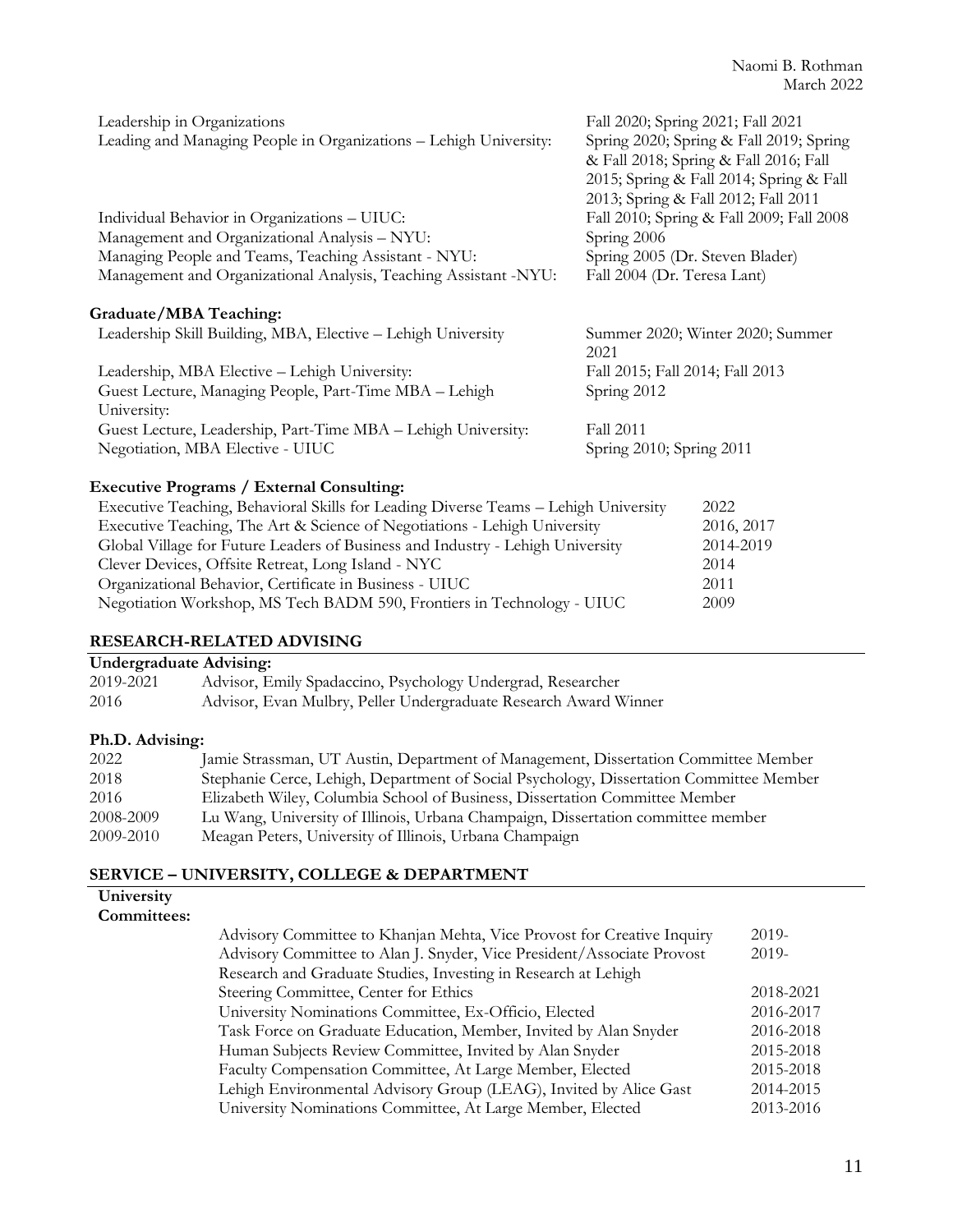|                              | Chair of University Nominations Committee<br>$\bullet$<br>Graduate and Research Committee, 1 year Elected Replacement Member<br>Subcommittee on Presidential and University Fellowships                                                                                                                                                                                                                   | 2013-2014<br>2013-2014                                                                    |
|------------------------------|-----------------------------------------------------------------------------------------------------------------------------------------------------------------------------------------------------------------------------------------------------------------------------------------------------------------------------------------------------------------------------------------------------------|-------------------------------------------------------------------------------------------|
| University<br>Presentations: | Panel Speaker, "Interdisciplinary Networking", Invited by Vincent Munley<br>Participant, "Interdisciplinary Discussion", Board of Trustees Meeting,<br>Invited by Pat Farrell                                                                                                                                                                                                                             | 2015<br>Oct, 2014                                                                         |
|                              | Panel Speaker, "Faculty Recruiting and Retention", Board of Trustees<br>Meeting, Invited by Alan Snyder                                                                                                                                                                                                                                                                                                   | June, 2014                                                                                |
|                              | Panel Speaker, "No Longer New Faculty Panel", Faculty Orientation, Invited<br>by Gregory Reihman                                                                                                                                                                                                                                                                                                          | 2012                                                                                      |
|                              | Panel Speaker: "New Faculty Mentoring Program" Meeting, Invited by<br>Vincent Munley                                                                                                                                                                                                                                                                                                                      | 2012                                                                                      |
| Other                        |                                                                                                                                                                                                                                                                                                                                                                                                           |                                                                                           |
| University<br>Service:       | Selection Committee for Percy Hughes Award, Invited<br>Task force to integrate Creative Inquiry into existing courses, Invited<br>VIEW Program Volunteer, Invited                                                                                                                                                                                                                                         | 2017, 2018<br>Spring 2018<br>2012-2014,<br>2016                                           |
| College<br>Committees:       | Chair, CBE Impact Symposium Committee<br>Promotion & Tenure Committee, Elected<br>Gender Issues Committee, Co-Chair, Invited<br>CBE Nominations Committee, Elected<br>Chair of College Nominations Committee<br>$\bullet$<br>Peller Undergraduate Research Award Committee, Invited<br>Committee to Assess Assessment Results for the Communications LO 3.1<br>Program Director Search Committee, Invited | 2018<br>2018-2021<br>2017-2018<br>2015-2018<br>2016-2017<br>2014-2016<br>2013<br>Feb 2013 |
| Department                   |                                                                                                                                                                                                                                                                                                                                                                                                           |                                                                                           |
| Committees:                  | Management Department Hiring Committee, Chair<br>Program Director, Management Major<br>Management Department Hiring Committee                                                                                                                                                                                                                                                                             | 2022<br>2018-2021<br>2021, 2020,<br>2018, 2015,<br>2012                                   |
| <b>Student</b><br>Advising:  | Faculty Advisor, Management Major Club<br>Independent Studies: Evan Mulbry; Maria Sanchez Hererra; Hannah Street<br>Independent Studies: Kenzie Dambach; Megan Kelly<br>Independent Study: Kenzie Dambach<br>Independent Study: Samantha Soto<br>Faculty Advising Event for Management Students                                                                                                           | 2014-2016<br>Spring 2016<br>Spring 2013<br>Fall 2012<br>Spring 2012<br>2012-2013          |
| Past Service:                |                                                                                                                                                                                                                                                                                                                                                                                                           |                                                                                           |
|                              | OB PhD Recruiting Committee Member - UIUC<br>Faculty Sponsor, Phi Gamma Nu Professional Business Fraternity - UIUC<br>Faculty Advisor, Psi Upsilon Fraternity - UIUC                                                                                                                                                                                                                                      | 2009-2010<br>2008-2011<br>2009-2010                                                       |